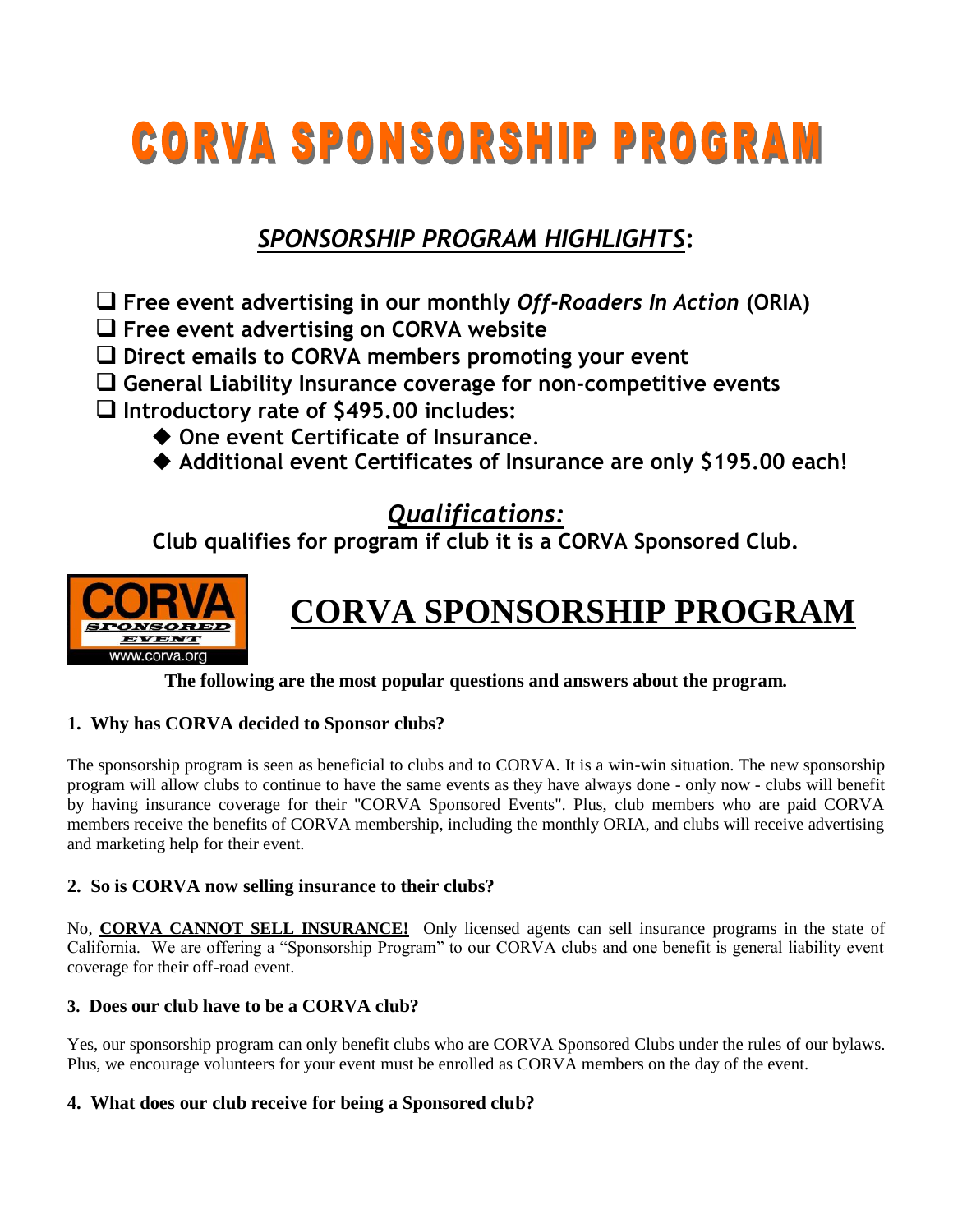Your club will receive **free advertisements** in our ORIA monthly newsletter, on our website, and emails sent directly to our members promoting your event. You will also receive **general liability event coverage** for your event (noncompetitive) at an introductory low rate of **only \$495.00** which **includes** one Certificate of Insurance, valid for a year. Additional certificates (for an additional event held in a different area) are available for **only \$150.00 each**.

#### **5. What if our club goes to a CORVA event like Truckhaven?**

Truckhaven is a recognized annual CORVA BOD event. All current members are welcome to attend all CORVA events. The event already qualifies as part of our insurance certificate we hold for our membership. Other events that are covered include our Jamborees, Convention, and Fun Days.

#### **6. How about our club's annual event where we invite others?**

If your club qualifies as a CORVA Sponsored Club, your event can have outside participants – i.e. non CORVA members. But we encourage CORVA membership. No spectators are allowed at events, only participants.

( Please remember, NO COMPETITION events are covered - No RACING!)

#### **Other Questions asked**:

#### **Does this coverage also include board member liability insurance?**

NO - it does not. It is intended to be "event general liability insurance" for the CORVA club offering Certificates of Insurance when required. The Certificate of Insurance is usually needed for the landowner or leaseholder of the property where the event is to be held. ( BLM – Forest Service, California State Parks, etc. ) However, Directors and Officers Liability Policies are available from our insurance agent. Please request the company information from your regional representative so that your club may receive a quote.

#### **Does this cover everyone in my club?**

YES – As a CORVA Sponsored Club, all members in good standing of your club are covered under this policy, that's why we request a current membership list when applying for the insurance certificate.

#### **Club Requirements:**

The club would be required to provide the following:

- $\Box$  A membership list of paid-up club members
- $\Box$  An application sheet that would include officers, contacts and chairpersons for events with their contact information;
- An approved Safety Program in place for all participants, and an approved waiver signed by all participants for the event
- A check in the amount of \$495.00 designated as their participation fee.
- The club must include CORVA on any permit application needed for their event, since the Certificate of Insurance will actually be issued to CORVA.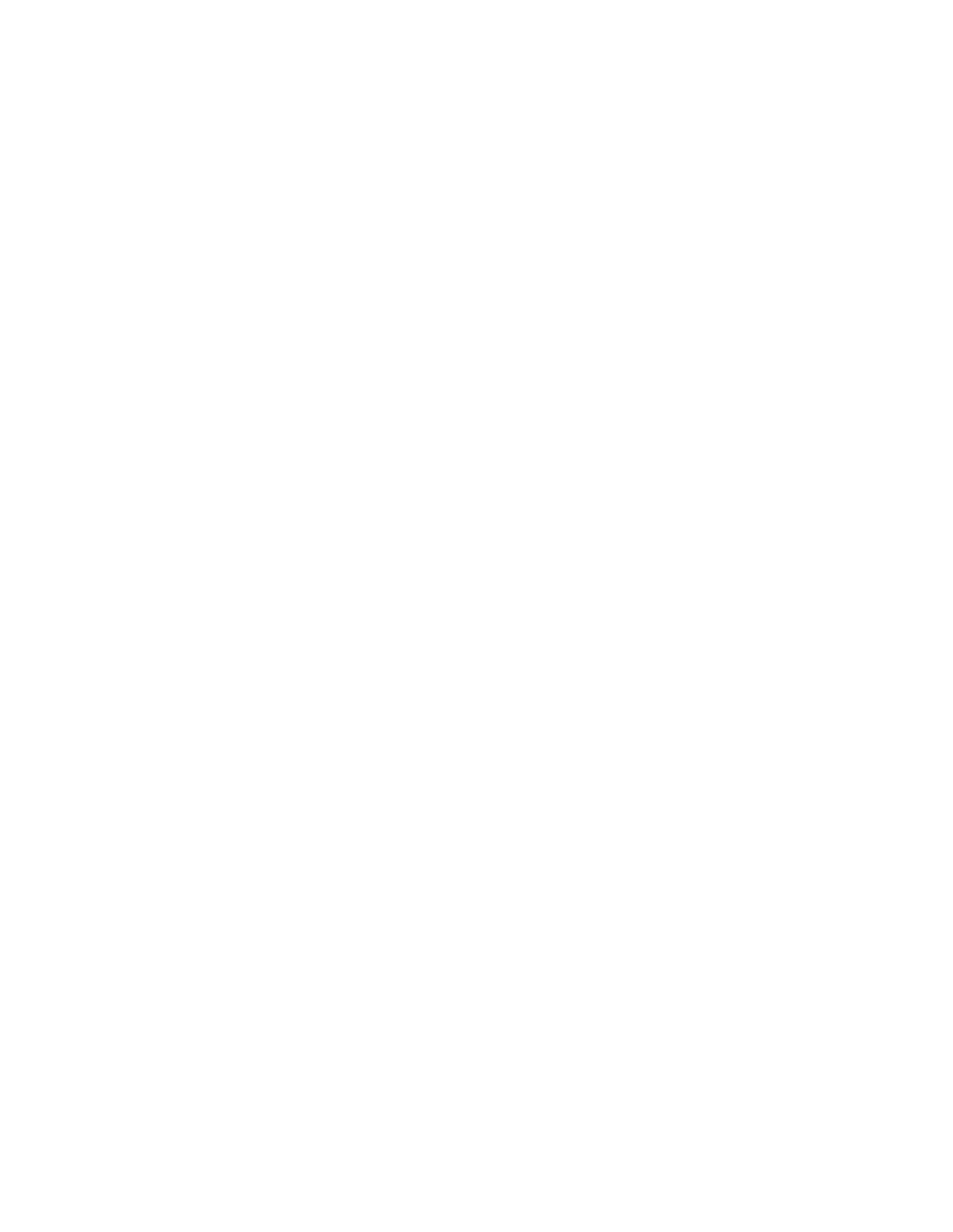#### *Application for Sponsorship Program Benefit Endorsement*

*SPECIAL EVENTS:* Using a separate page for each, individually list the special events you have planned through the period ending May 04, 2011.

| <b>SPECIAL EVENT APPLICATION</b>                  | Today's Date: |
|---------------------------------------------------|---------------|
| <b>CLUB NAME:</b>                                 |               |
| <b>EVENT NAME:</b>                                |               |
| <b>DATE OF EVENT:</b>                             |               |
| SPECIFIC LOCATION (address) OF THE EVENT:         |               |
|                                                   |               |
|                                                   |               |
| <b>EVENT DESCRIPTION:</b>                         |               |
|                                                   |               |
|                                                   |               |
| ADDITIONAL INSURED NAME: (Exact name is required) |               |

#### MAILING ADDRESS

TELEPHONE: FAX: FAX:

| Additional Insured's Relationship to Policyholder: (Circle One) |       |          |                      |       |
|-----------------------------------------------------------------|-------|----------|----------------------|-------|
| <b>General Contractor</b>                                       | Owner | Landlord | <b>Public Entity</b> | Other |
| <b>Reason for Request:</b>                                      |       |          |                      |       |
|                                                                 |       |          |                      |       |
|                                                                 |       |          |                      |       |
|                                                                 |       |          |                      |       |
| Sign:                                                           |       | Date:    |                      |       |
| Print Name:                                                     |       | Title:   |                      |       |
| For CLUB:                                                       |       |          |                      |       |